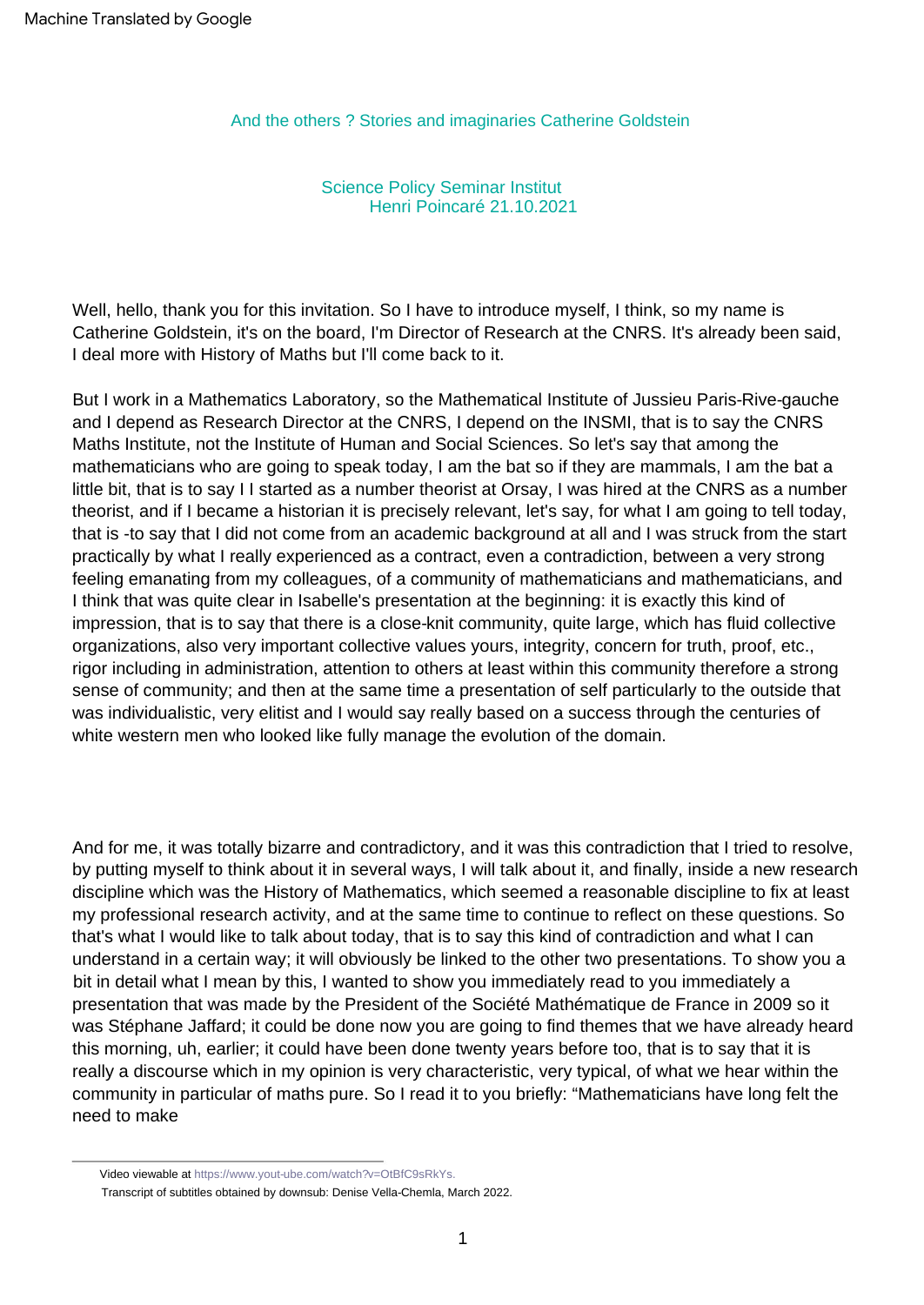their discipline which is unloved. Doing so has now become essential following recent changes in the management of research, the main orientations of which are increasingly set by politicians or decisionmakers […].

Our discipline feels more directly called into question than the others by these upheavals [...].

The network of mathematics laboratories patiently woven over the past 20 years (so that's what Isabelle alluded to earlier, incidentally) has enabled mathematics to maintain itself at the highest level in the world. This network is now threatened by a policy that risks encouraging the withdrawal of research into a few so-called "excellence" establishments" (2009)

At a time when everyone is asked to prove their immediate profitability, when economics governs society, it has become difficult to justify maintaining free, non-finalized research, the ultimate goal of which is to extend human knowledge. We can at least argue that the most abstract and disinterested research often turns out, a few years later, to be a totally unexpected key tool in a great technological breakthrough...

Why does society have an erroneous perception of mathematics, even though these researchers feel that they are players in a booming field that is more than ever indispensable to other sciences and to technology?

In my opinion, one of the keys to the answer is in the hands of the media; it is almost impossible for us to explain the stakes (we could say the same for other disciplines, moreover) to explain the issues that lie behind the internal problems of mathematics, for lack of being able to highlight the spectacular practical achievements, including the interest is directly perceptible.

So an unloved discipline, poorly known and a discipline at risk of losing a certain number of its criteria and its means of existence. So I will quickly resume this speech because it is exactly the themes that we see in general.

A community that is active, that is organized, that is extended.

Mathematics is useful to society, the basis of technological, scientific and industrial advances.

And then the double problem, let's say, which is "how to justify the theoretical part, the important part of mathematics, the heart, let's say, of the profession, the theoretical part?" is always put forward, that is to say it is not useful now but if you are patient, in the long term, it will be useful.

So it's this long-term affair and in my opinion it's over this long term, I think we've already heard about it, in Isabelle's presentation: it's this long term which in my opinion poses a rather serious problem in relations with politicians, the media, and other disciplines.

And then, how to communicate with these media, these politicians, etc.?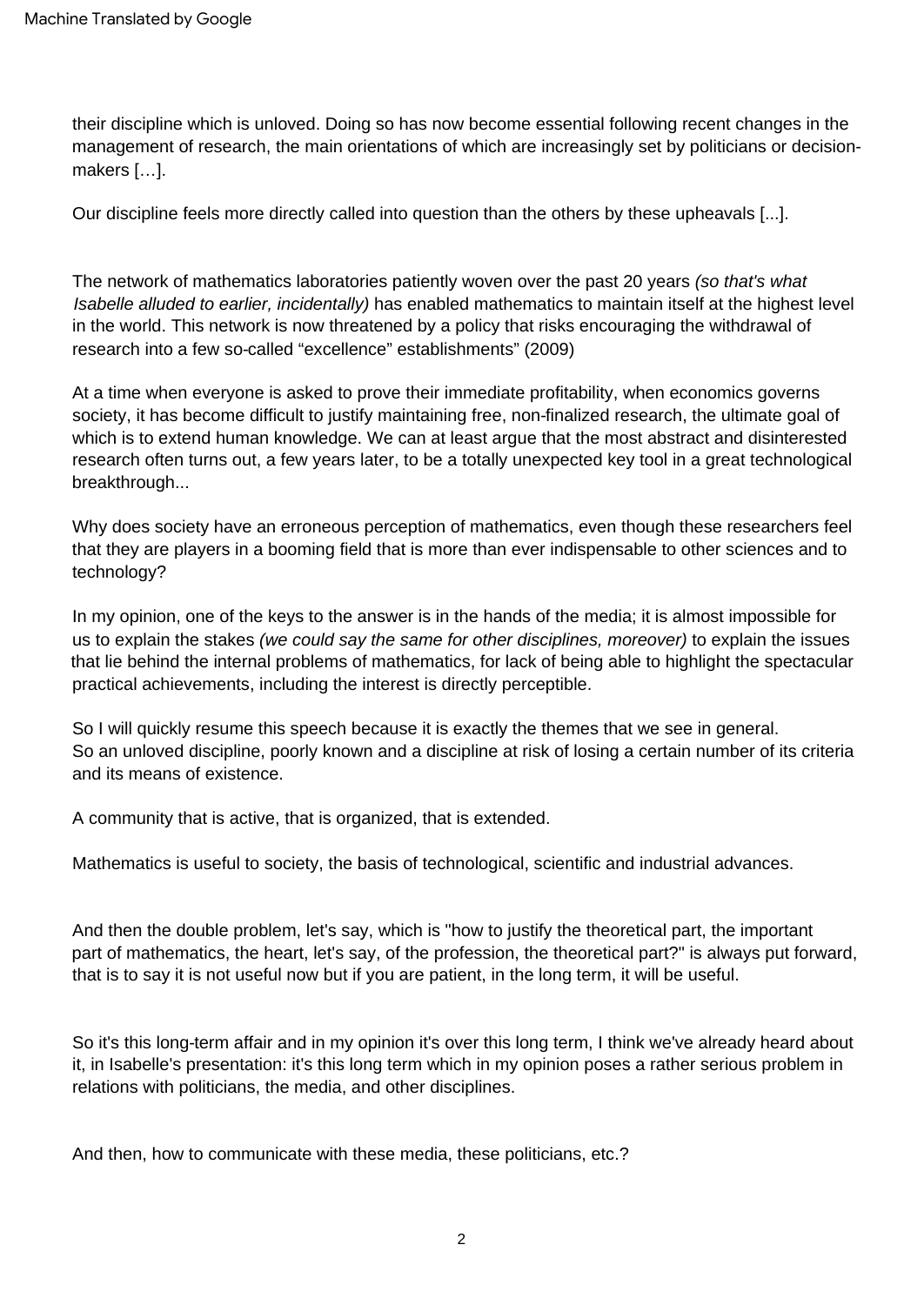So why I gave this speech and these outlines is because in fact this speech is part of a series of speeches from the mathematical society, from the mathematical community as a whole, which have at least started, at least for me, in the 80s. So I think it started maybe before but so I couldn't tell you about it before, and it's the series called "Mathematics to come" in particular. So there were several events, and large-scale events in the mathematical community, at least from 1987. So that is directly linked to the presentation before because in 87, it happened acted to solve two problems of the community: to get out of the Bourbaki era and it was totally explicit; that is to say that the Bourbaki type, without applications, without logic, without a lot of mathematics, with the elitist and very masculine side had reigned over the mathematical community and it was a question of changing that. So that was one of the important aspects for this operation. And then, also, something that was quite a shock, in fact, which was the creation of another mathematical society, in this community which was supposed to be unique and tight-knit, which was the Société de Mathématiques Appliquées et Industrielles (SMAI ), which was created, I believe, in 83, if someone can confirm the date, so just before this organization.

And then an age pyramid inherited from after the Second World War which was becoming catastrophic, therefore with an obvious aging of the population and no renewal.

So that was the issue of the first congress. And it is therefore a congress that brought together round tables, industrialists, at Polytechnique, discussing the problems of society, applications of mathematics. But also a survey in 50 high schools, on the image of mathematics. This is also where my dear colleagues discovered that the image of math among girls and the image of math among boys were not the same thing. And that was the first shock, I would say, of kind, of the community. But also a brochure on maths which was distributed to six thousand journalists and politicians. So a real brochure, not just mimeographed etc., but on glossy paper; you have an image here which, well, was more or less taken up in the various "Maths to come" conferences.

But in any case who was already in action, I think this image is very interesting, compared to what it puts forward; it has been discussed a lot, so I don't have to comment on the iconography but it would also deserve that.

So that was a first operation, and then there were plenty of others: there was the year of Unesco: Maths 2000, it was the year of maths at Unesco. And then a second symposium in 2009, on the same basis as the previous one, but this time with other local issues, well, you know them: the autonomy of universities, the famous financial crisis which called into question mathematicians and mathematicians and mathematics and that we had to try to discuss, and a fall in the number of students this time less in the number of colleagues than in the number of science students, which particularly affected mathematics, and which had an impact on iron provision of comprehensive training, particularly in the provinces. So there were other local issues, but as you saw Stéphane Jaffard's speech, there was also this speech, which has been more or less the same for thirty or forty years now, from which we take up the essential points, what whatever the more local issues that lead to these operations.

So what I wanted to show you in particular is how these problems that are raised in these terms, find solutions which in my opinion create other problems and well, that's a little bit where I'm coming from. now.

And for that, I just wanted to mention the famous brochure distributed to political leaders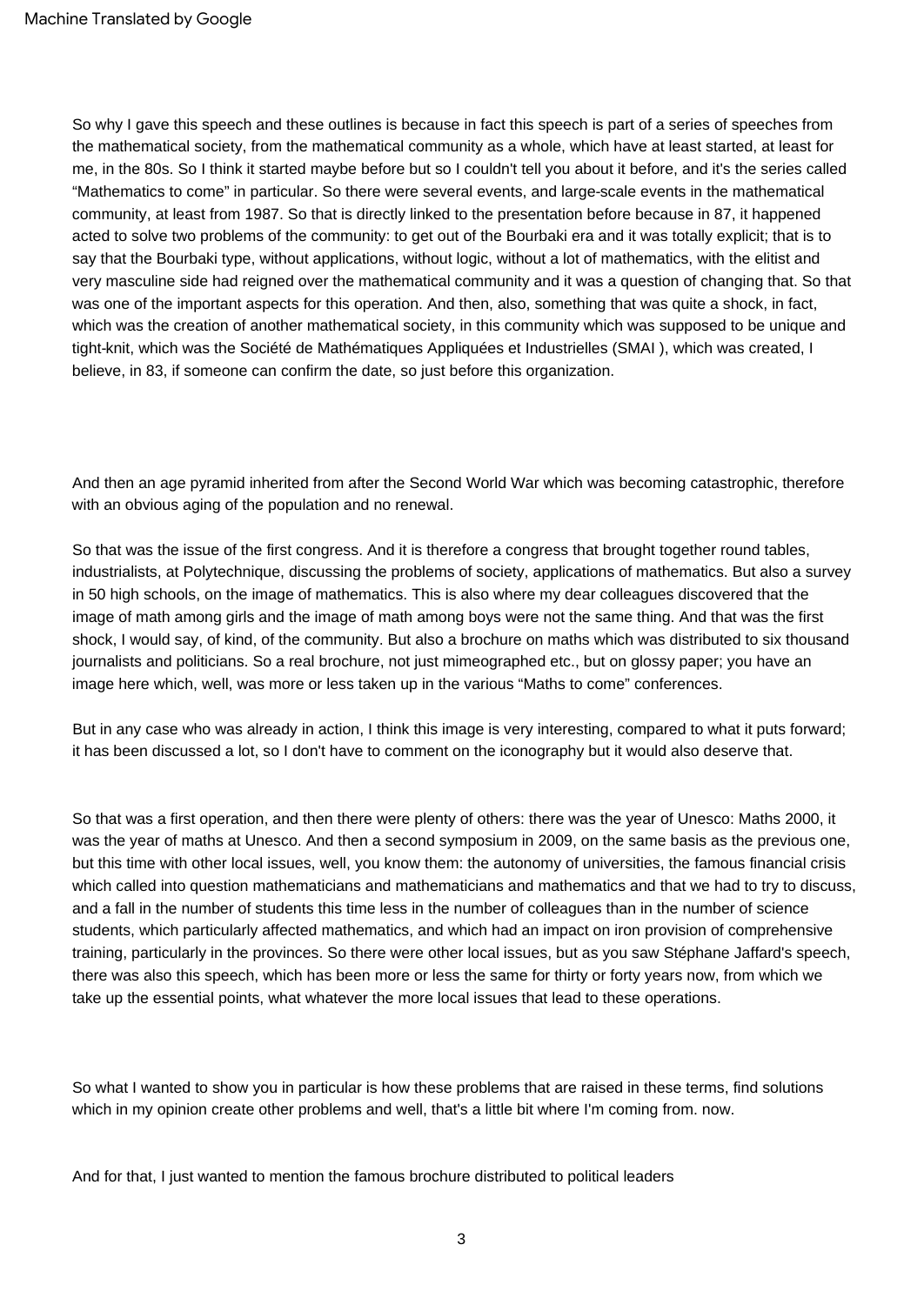and to the journalists of 1989. So I didn't have it on me so I'm sorry, but I would just like to explain to you how it was made. So there was first a double page of mathematical applications, to show that mathematics was part of everyone's daily life, therefore, with bank cards, planes, things like that, therefore illustrated by objects everyday or more technical techniques and technical drawings. And then, it was therefore necessary to illustrate the famous long term of mathematics to justify theoretical mathematics.

And there, the way it was done, it was essentially to put portraits, individual, of mathematicians, to try to justify the theoretical part of the math. Then, a double page on teaching; and then the problem of the age pyramid... What to do? What to want? etc

So this double page of theoretical mathematics, illustrated by portraits, I think is a classic in fact. I think that in a lot of cases when it comes to talking about mathematics, to politicians, or to a more general public, or being in contact with journalists, you end up talking about specific individuals, possibly, collective individuals like Bourbaki, but in any case centered around a few separate personalities. So, I'm going to show you my extraordinary, marvelous action in this affair: there were four of us to make this brochure at the end, and the first version, that was it, it was the portraits of Pythagoras, Pascal, d'Alembert , Poincaré and Bourbaki. And my intervention was to replace the bust of Pythagoras with a page from the elements of Euclid, with the Pythagorean theorem, in a medieval version in Arabic, okay?

To introduce Sophie Germain into the series of portraits and to replace Bourbaki with the photo of a contemporary mixed colloquium.

It was a triumph whose scope you will appreciate, I hope, well so it actually looks...well, I'm kidding a bit with that, but it was *difficult ;* there was absolutely nothing obvious about it. First then, with all the arguments you can imagine, i.e. Pythagoras, it's still the only theorem everyone knows, so we can't miss it, even if the idea that mathematics was born in Greece, made a great leap, and found itself in France in the seventeenth century, it is nevertheless an idea that has been completely swept away by historiography for decades. But... poof! Chase the natural... So we needed Pythagoras, well, so my battle was to show how he had really circulated, this famous Pythagoras. To introduce a woman who was not at the mathematical level of Poincaré etc., I was also told, well, that, I don't think we would say that anymore, but I was also told that maybe you needed a more attractive woman than Sophie Germain, because otherwise it wouldn't attract the students. I showed them the portrait of Poincaré again, good, but I mean, it's amusing, but it's at the same time terribly instructive, I think, of what's at stake.

So we have History as a tacit but omnipresent element of the interface between mathematics and society. This is justified by the fact that it is really a question of showing the long term of the mathematical results; this long-term impression, it is very strong, very important, I think, for this community, it also creates this community. The problem is that obviously, how do we tell this story over ten thousand years, well, we tell it with little bits of characters and that introduces other effects. Well it's often a story that is produced by the mathematicians themselves and it must be remembered that Bourbaki created, also wrote a History of Mathematics, which is also completely in the spirit of the Bourbaki of a certain way, but they also created this. And Weil was also a historian.

Well a story obviously reduced to relatively isolated heroes, and built around long-term identities, identities of proofs and theorems etc. And we find the same thing in the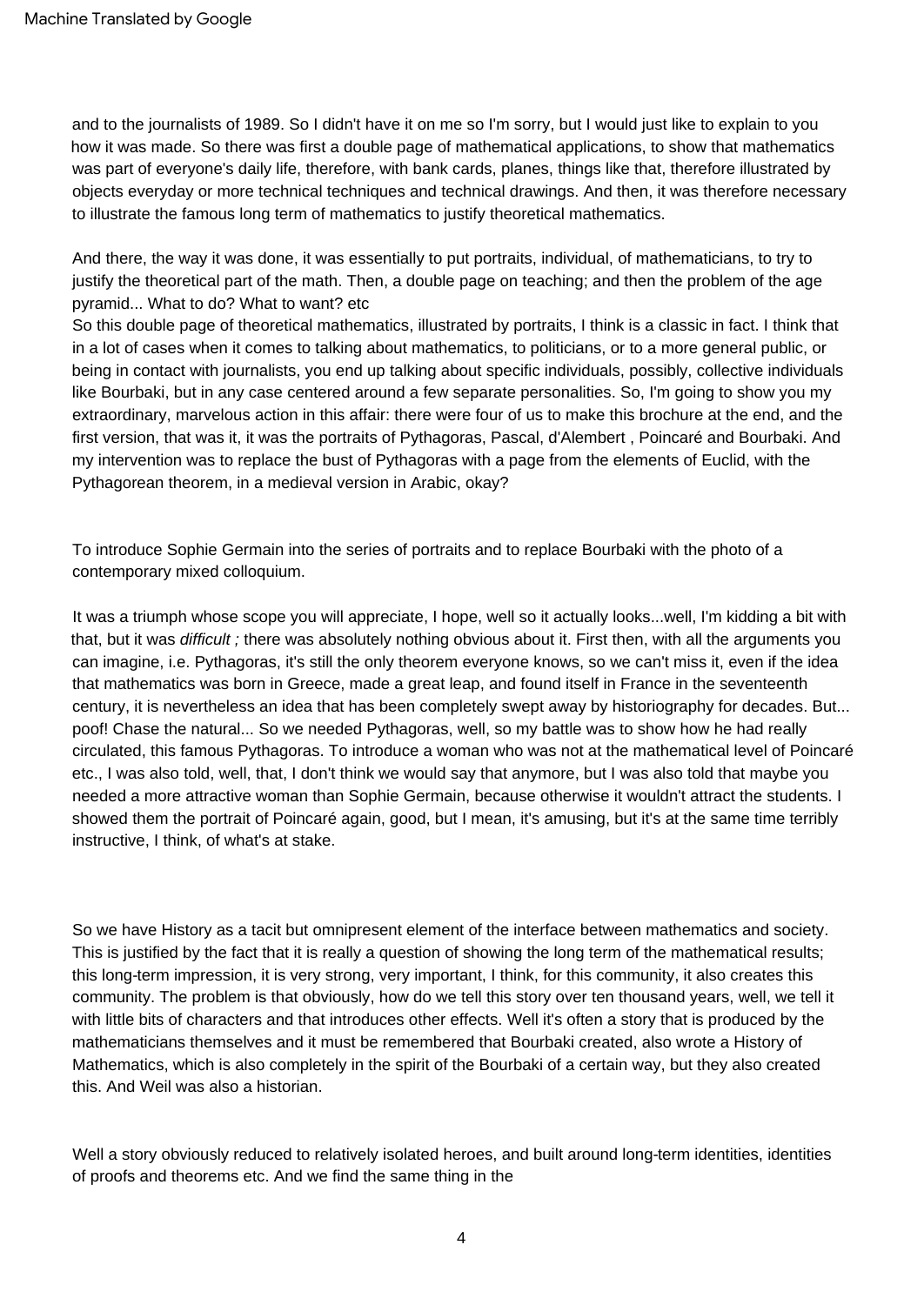presentations of math, for example, to first-year students; I saw that again recently in an L1 auditorium, where it was explained that the Pythagorean theorem, or another theorem, is a theorem that hasn't changed for thousands of years.

So as I'm writing on the board, actually, elitism, which got kicked out, let's say, out the door, really, and we're trying to get it out and well so I think we heard Isabelle on that , in fact, enters through this window of the pseudo-historical presentation of mathematics when one is in an interface with an audience, then of children, students, journalists or politicians.

And for example when they reintroduced History of Mathematics in the Capes curriculum, well, it started with "it is important that secondary school teachers know the biography of key characters." And the essential characters were Pythagoras, Thales, blablabla, etc.

I pass you the biographies of Pythagoras and Thales. So, therefore, faced with that, as I said, we have nevertheless tried to work among historians of mathematics and science for decades, to transform this image and study things differently. So, and it's quite striking that the historiography of mathematics over the past thirty years has been desperately trying to challenge these images in so many different ways: so either by studying known, established, say, structures of the community mathematicians through the centuries, so it could simply be the history of the Société Mathématique de France, the history of certain Academies where there was collective work that was done in various ways, long before Bourbaki, the history of scientific journals, mathematical journals in particular, how were they made, how were evaluations made, how authors were chosen, not chosen, things like that, or straightforwardly, by reconstructing networks, collectives, circulations of information, circulations of theorems, around people, texts, concepts, etc.

So I'm not going to go into that because I don't think that was the purpose of the operation, but I just put some works that go in this direction on the board, but finally my slide should be covered with texts, articles, etc. which all go in the same direction. So I wanted to give two examples, but maybe I'll only have time to give one, no doubt.

So an example borrowed from Caroline Ehrhardt is the example of Galois because it is an example centered around one of the heroes of mathematics clearly. So the standard story of Évariste Galois, I think there are a lot of people who know it even beyond the circle of mathematicians and mathematicians. So precocious genius, beginning of the 19th century, mistreated by the institution, since it was refused at Polytechnique; his brilliant manuscript is refused at the Academy of Sciences; it is then lost, in part, so we really have "the total", because this manuscript and its works already offered a vision which is often qualified as pre-structuralist, so he more or less saw, invented the theory of groups before it exists. A Galois who is also politically committed and on the right side: he is on the side of the revolutionaries when it has to be, who dies in a duel while writing a lettertestament of mathematics, therefore truly a romantic hero and remained misunderstood for decades, precisely before it was recovered by Galois theory.

So what Caroline Ehrhardt and then others too, but hey, she wrote two books about him, so she in particular, showed, is on the one hand that these famous successive refusals to the Academy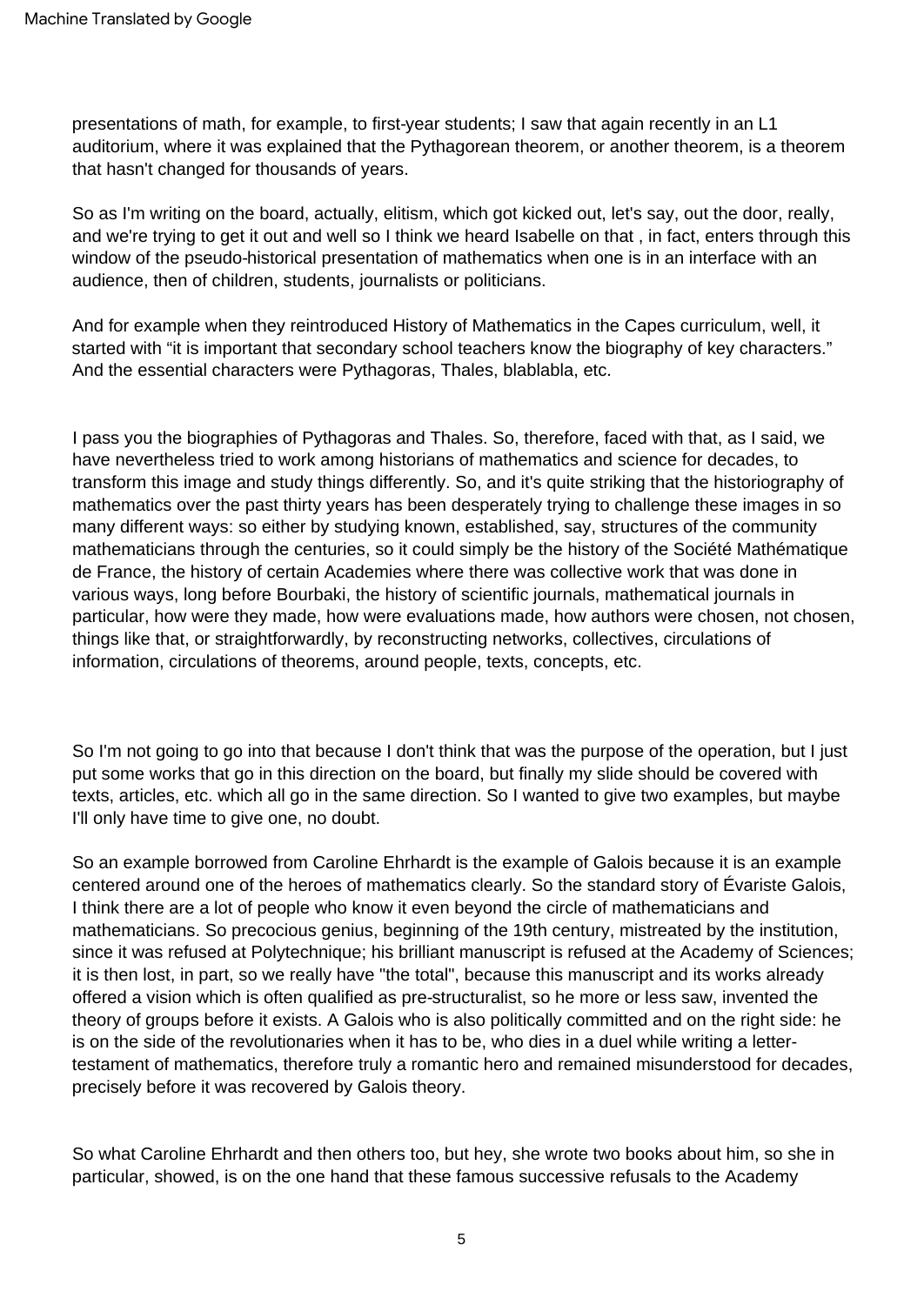etc., it was part of the fairly commonplace standards at the time, that is to say that many manuscripts are refused the first time, because it is a question of standardizing the activity of young people who offer work of research. So there is a whole indirect teaching activity for young budding math ematicians, on the part of academicians, except that it turns out that Galois had a very bad temper so he took it more badly than other people but ok, other than that. So lost manuscripts are quite common too, Hermite, for example, who was much more reasonable, also saw his manuscripts lost and a lot of them have been lost. If we start to look in detail at the timetable of the academicians of the time, and the number of reports they made, it is absolutely delusional. Well I don't mind that they weren't raising their children but it was still quite impressive, the number of reports and the extent of the reports that you claimed but earlier, the extent of the reports that are done, which is to say that sometimes they found better solutions. There is a whole process of proofreading the manuscripts here.

In fact the results of Galois were diffused rather quickly, they were also integrated, but not in the good point of view, that is to say that they were integrated by people who had other priorities than which will later be seen as the important priority, the essential priority of Galois theory.

And then above all there are these new, rather mythological stories that are set up about Galois as a misunderstood genius at the end of the 19th century and this goes hand in hand with a new position of the École Normale Supérieure, therefore at the beginning of the century, when Galois works, it is the Polytechnic School which trains the majority of mathematicians in France, the École Normale Supérieure is a more mediocre school, let's say, intended to produce teachers rather and that obviously changes during the 19th century, in particular at the end of the 19th century and Galois appears as one of the potential heroes illustrating the new situation of, say, the Grandes Ecoles in France and in particular the importance of the École Normale Supérieure. So there are plenty of collective phenomena like that, which we can put in place around the rather mythologized image of Galois which therefore shows another perspective on what happened around his work and himself too.

The other example I wanted to give was precisely the example of a discipline because that too is, I think, quite significant so we have myths around people, but we also have myths around the way in which history is made and mathematics evolve and in particular therefore, I returned several times to the question of the history of number theory, well, which was mentioned as, precisely, one of the fields of purest excellence and very well seen by the Bourbaki.

And so in the 1980s and 1990s, the history of number theory was a history that was reduced to, as André Weil himself says in the quotation on the board, "a small chosen group of men: thus the names of Gauss, Jacobi, Dirichlet, Kummer, Hermite, Eisenstein, Kronecker, Dedekind, Minkowski, Hilbert, come to mind. So a number of people like that and then a story that was centered around a central type of outcome, that acted as a driver of all development, so in this case it's called the law of reciprocity, well I I may not have time to say what it is, but it is a law that brings together the bricks of number theory, which are prime numbers. And then the extension of arithmetic, from ordinary integers to more complicated integers where the usual laws of arithmetic are no longer valid and therefore where we must develop new points of view to succeed in doing the same thing, in particular having a good notion of primes, which no longer works at the higher level of numbers, and which forces, if I may say so, people like Kummer or Dedekind to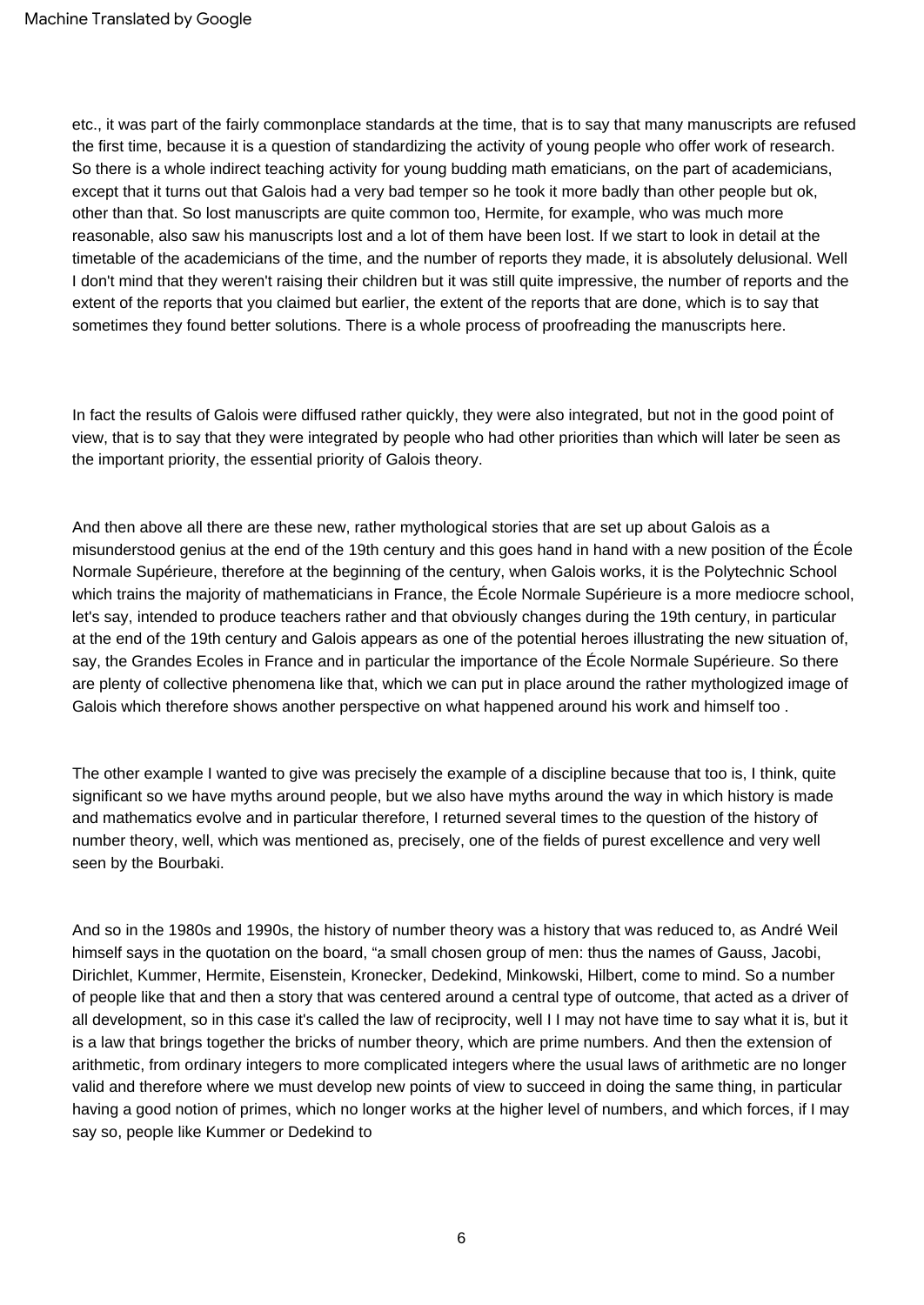move to a more structural point of view, good.

And that therefore implies a single positive and fruitful dynamic, the establishment of this structural point of view, with purification of the methods, it is more or less the image that we have, moreover, of Bourbaki, I think , that is to say we purify the methods, like that. So we have an image, so I've made it a bit caricatural for you here, but quite linear with little heads talking to each other like that. Well, here it is, and above all the development of a piece of number theory, let's say, which we call algebraic number theory, from one great man to another, with a purification, an autonomization of the domain, and purification of methods. So I don't think I have time to give you the avatars of this in detail, I had planned to do it, but I think you're going to escape the math, we can come back to it later.

So at the end of the 20th century, out of curiosity, I went to see who was doing number theory, at the end of the 19th century, with this story in mind. And so I fell while stripping the journals on the diagram you see at the top so I don't know if we can see it well, but so in particular on the right, you see the distribution of articles written by authors of different nationalities and in black it's the French, and in light gray it's the German authors, and then where there are English authors with stripes, etc., etc.

\* And that for me was really a shock because it showed hundreds of authors there are hundreds of articles involved, hundreds of authors and of all nationalities, whereas normally I should have had a majority of Germans and perhaps a little French lost according to the traditional story.

So vis-a-vis that obviously, one began to lean a little more in detail on what it was the evolution of the field during this time, including from the beginning of the century; we realized that there had been a lot of work done with developments in lots of different directions, not at all in just one, with overlaps in other themes, not only things like geometry for example which was not really expected, but also the probabilities, just to give examples on this and above all priorities let's say of an epistemological nature, which were very varied: not only purity, for example, there are really authors who see in the unity of maths a much more important spring than the purity of the methods and therefore they are very happy when you can put analysis, geometry, probabilities etc., with number theory, which is obviously completely anathema for a certain number of other groups of mathematicians who absolutely want to purify methods, to have methods that are purely arithmetic for example, or purely within e the theory of numbers, or else purely geometric in certain cases etc.

So we have tensions within a much larger community on priorities, the types of evidence that are acceptable or not, the types of developments, the fact of having applications or not, there are applications from number theory to weaving for example, including industrial weaving, in the North of France, at the end of the nineteenth century, and then the structuring of research, and that is something that occupies us a lot and has many busy ones, which are not always disciplinary, that is to say it is not always with a good manual that will fix the right concepts, and the right way of working with proofs, for example, of a certain way, or by trying to find the most general concept from which we can deduce all the results, as was described earlier. So there are in fact many other possible structurings, it can be structurings of letters, structurings, at a given moment we took over from Bourdieu the notion of field of research, with exchanges etc., but no agreement